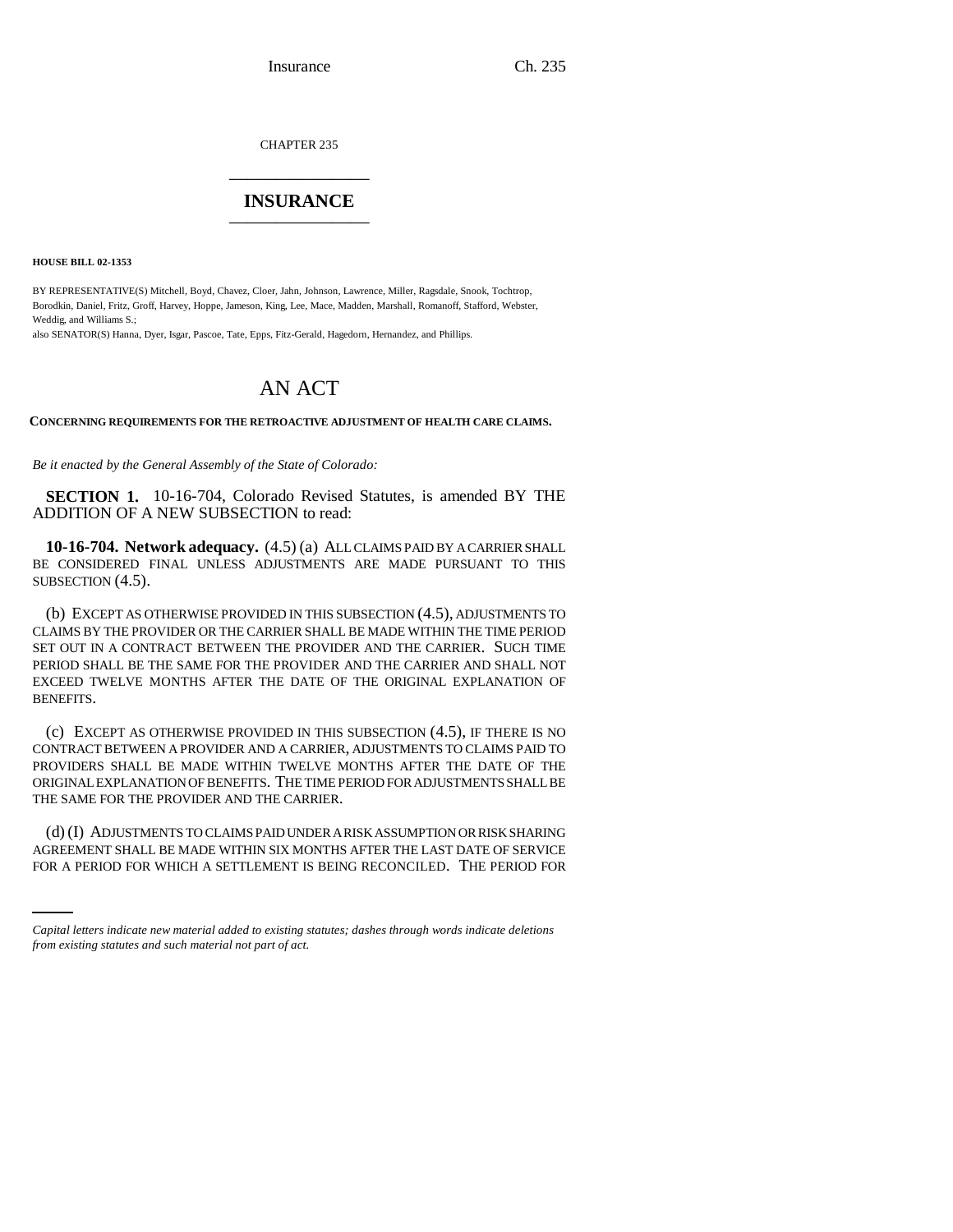#### Ch. 235 Insurance

WHICH A SETTLEMENT IS RECONCILED SHALL NOT EXCEED TWELVE MONTHS.

(II) FOR PURPOSES OF THIS PARAGRAPH (d), "RISK ASSUMPTION" AND "RISK SHARING" REFER TO A TRANSACTION WHEREBY THE CHANCE OF LOSS, INCLUDING THE EXPENSES FOR THE DELIVERY OF SERVICE, WITH RESPECT TO THE HEALTH CARE OF A PERSON IS TRANSFERRED TO OR SHARED WITH ANOTHER ENTITY IN RETURN FOR FULL CONSIDERATION. SUCH TRANSACTIONS INCLUDE, BUT ARE NOT LIMITED TO, FULL OR PARTIAL CAPITATION AGREEMENTS, WITHHOLDS, RISK CORRIDORS, AND INDEMNIFICATION AGREEMENTS. SUCH TRANSACTIONS DO NOT INCLUDE SUCH TRANSACTIONS DO NOT INCLUDE FEE-FOR-SERVICE ARRANGEMENTS, PER DIEM PAYMENTS, AND DIAGNOSTIC-RELATED GROUP PAYMENT AGREEMENTS.

(e) ADJUSTMENTS TO CLAIMS RELATED TO COORDINATION OF BENEFITS WITH FEDERALLY FUNDED HEALTH BENEFIT PLANS, INCLUDING MEDICARE AND MEDICAID, SHALL BE MADE WITHIN THIRTY-SIX MONTHS AFTER THE DATE OF SERVICE.

(f) A CARRIER SHALL NOT RETROACTIVELY ADJUST A CLAIM BASED ON ELIGIBILITY IF THE PROVIDER RECEIVED VERIFICATION OF ELIGIBILITY WITHIN TWO BUSINESS DAYS PRIOR TO THE DELIVERY OF SERVICES.

(g) (I) (A) IN CIRCUMSTANCES WHERE A CARRIER DETERMINES THAT A PREMIUM HAS NOT BEEN RECEIVED DURING A GRACE PERIOD REQUIRED BY SECTION 10-16-202 (4) FOR AN INDIVIDUAL POLICY, THE CARRIER MAY REPORT TO THE PROVIDER THAT ELIGIBILITY IS CONTINGENT ON PAYMENT OF THE PREMIUM DUE AND THAT ELIGIBILITY CANNOT BE CONFIRMED FOR THE PERIOD THAT THE PREMIUM IS OUTSTANDING. IN SUCH CASES, A CARRIER SHALL COMPLY WITH THE REQUIREMENTS OF SECTION 10-16-705 (12) (b) AND (12) (c).

(B) IF A CARRIER FAILS TO REPORT TO THE PROVIDER THAT ELIGIBILITY IS CONTINGENT ON PAYMENT OF PREMIUM DUE PURSUANT TO SUB-SUBPARAGRAPH (A) OF THIS SUBPARAGRAPH (I), THE CARRIER SHALL COMPLY WITH PARAGRAPH (f) OF THIS SECTION.

(II) IN CIRCUMSTANCES WHERE THE PROVIDER RECEIVES INFORMATION FROM THE CARRIER THAT COVERAGE IS CONTINGENT UPON RECEIPT OF A PREMIUM, THE REQUIREMENTS OF SECTION 10-16-705(3) SHALL NOT APPLY AND THE PROVIDER MAY COLLECT PAYMENT FOR SERVICES FROM THE ENROLLEE.

(III) IF THE PROVIDER HAS COLLECTED PAYMENT FROM THE ENROLLEE AND SUBSEQUENTLY RECEIVES PAYMENT FROM THE CARRIER, THE PROVIDER SHALL REIMBURSE THE ENROLLEE LESS ANY APPLICABLE COPAYMENTS, DEDUCTIBLES, OR COINSURANCE AMOUNTS.

(h) IN CIRCUMSTANCES WHERE A CARRIER DETERMINES THAT A PREMIUM HAS NOT BEEN RECEIVED DURING A GRACE PERIOD REQUIRED BY SECTION 10-16-214 (3) FOR A GROUP POLICY, THE CARRIER MAY REPORT TO THE PROVIDER THAT THE CARRIER IS NOT REQUIRED TO PAY FOR HEALTH CARE SERVICES RENDERED TO AN ENROLLEE DURING A TIME IN WHICH THE CARRIER CAN DEMONSTRATE THAT THE POLICYHOLDER HAS SECURED COVERAGE WITH ANOTHER CARRIER.

(i) NOTHING IN THIS SUBSECTION (4.5) SHALL PROHIBIT THE CARRIER FROM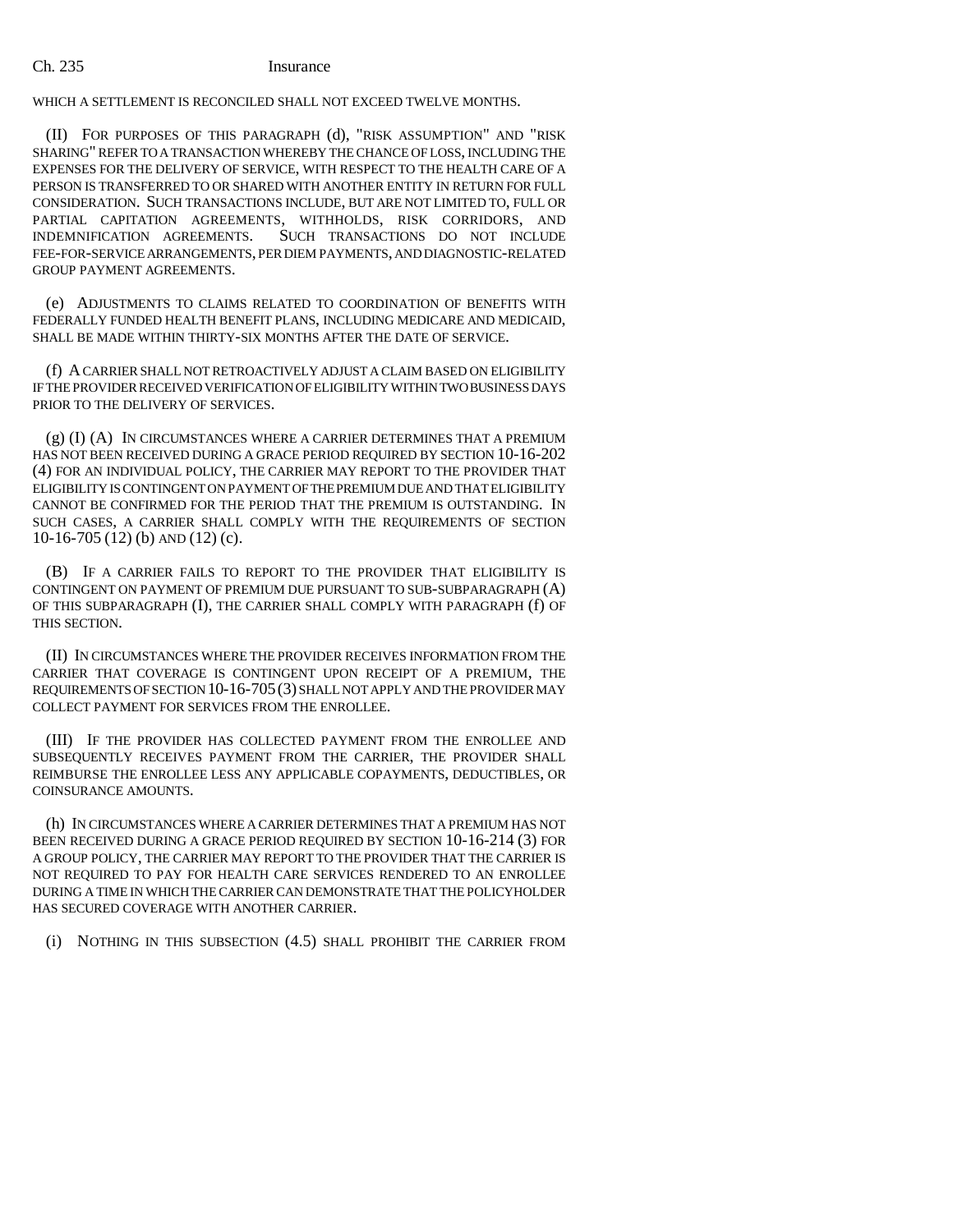REQUIRING THE ENROLLEE TO REIMBURSE THE CARRIER FOR CLAIMS PAID BY THE CARRIER TO THE PROVIDER IF:

(I) A CHANGE IN ELIGIBILITY STATUS HAS OCCURRED MAKING THE ENROLLEE INELIGIBLE FOR COVERAGE ON THE DATE SERVICES WERE PROVIDED; OR

(II) AN ENROLLEE HAS COMMITTED FRAUD OR MATERIAL MISREPRESENTATION IN APPLYING FOR COVERAGE OR IN RECEIVING OR FILING FOR BENEFITS.

(j) A CARRIER SHALL NOT RETROACTIVELY ADJUST A CLAIM BASED ON ELIGIBILITY IF THE PROVISION OF BENEFITS IS A REQUIRED POLICY PROVISION PURSUANT TO SECTION 10-16-202 (4) OR SECTION 10-16-214 (3).

(k) NOTHING IN THIS SUBSECTION (4.5) SHALL BE CONSTRUED TO REQUIRE A GRACE PERIOD FOR THE PAYMENT OF PREMIUMS TO A HEALTH MAINTENANCE ORGANIZATION.

(l) (I) ANY ADJUSTMENT MADE BY THE CARRIER THAT RECOVERS CARRIER OVERPAYMENTS TO A PROVIDER SHALL INCLUDE A WRITTEN NOTICE TO THE PROVIDER AND SHALL CONTAIN A COMPLETE AND SPECIFIC EXPLANATION OF SUCH ADJUSTMENTS AND INFORMATION REGARDING THE CARRIER'S PROVIDER DISPUTE RESOLUTION PROCEDURES PURSUANT TO SECTION 10-16-705 (13). SUCH NOTICE SHALL BE MADE TO BOTH THE PROVIDER AND THE ENROLLEE TO THE EXTENT THAT THE ADJUSTMENT WILL RESULT IN ENROLLEE LIABILITY. NOTICE TO THE ENROLLEE REQUIRED BY THIS PARAGRAPH SHALL INCLUDE INFORMATION REGARDING THE CARRIER'S ENROLLEE APPEALS PROCEDURE RATHER THAN THE CARRIER'S PROVIDER DISPUTE RESOLUTION PROCEDURES.

(II) (A) FOR CLAIMS ADJUSTED BY THE CARRIER DUE TO COORDINATION OF BENEFITS, IN ADDITION TO THE REQUIREMENTS OF THIS PARAGRAPH (1), UPON REQUEST OF THE PROVIDER, THE CARRIER SHALL PROVIDE ALL AVAILABLE INFORMATION REGARDING THE PARTY RESPONSIBLE FOR PAYMENT OF THE CLAIM TO THE PROVIDER.

(B) THE CARRIER SHALL PROVIDE NOTICE TO THE PROVIDER WITH THE EXPLANATION OF BENEFITS REGARDING THE AVAILABILITY OF THE INFORMATION RELATED TO THE PARTY RESPONSIBLE FOR PAYMENT OF THE CLAIM.

(m) ADJUSTMENTS TO CLAIMS MADE IN CASES WHERE A CARRIER, PURSUANT TO SECTION 10-1-127 (6) (a) (IV), HAS REPORTED FRAUD OR ABUSE COMMITTED BY THE PROVIDER, SHALL NOT BE SUBJECT TO THE REQUIREMENTS OF THIS SUBSECTION (4.5).

**SECTION 2.** 10-16-705 (12), Colorado Revised Statutes, is amended to read:

**10-16-705. Requirements for carriers and participating providers.**  $(12)$  (a) A carrier shall establish a mechanism ONE OR MORE MECHANISMS by which the participating providers may determine, at the time services are provided, whether or not a person is covered by the carrier. IF A CARRIER MAINTAINS ONLY ONE MECHANISM, SUCH MECHANISM SHALL NOT REQUIRE ELECTRONIC ACCESS.

(b) (I) EACH CARRIER, REGARDLESS OF THE MECHANISM USED, SHALL ISSUE A VERIFICATION CODE THAT THE PARTICIPATING PROVIDER MAY USE AS PROOF OF VERIFICATION AS REQUIRED BY SECTION 10-16-704 (4.5) (f),(4.5) (g), AND (4.5) (h).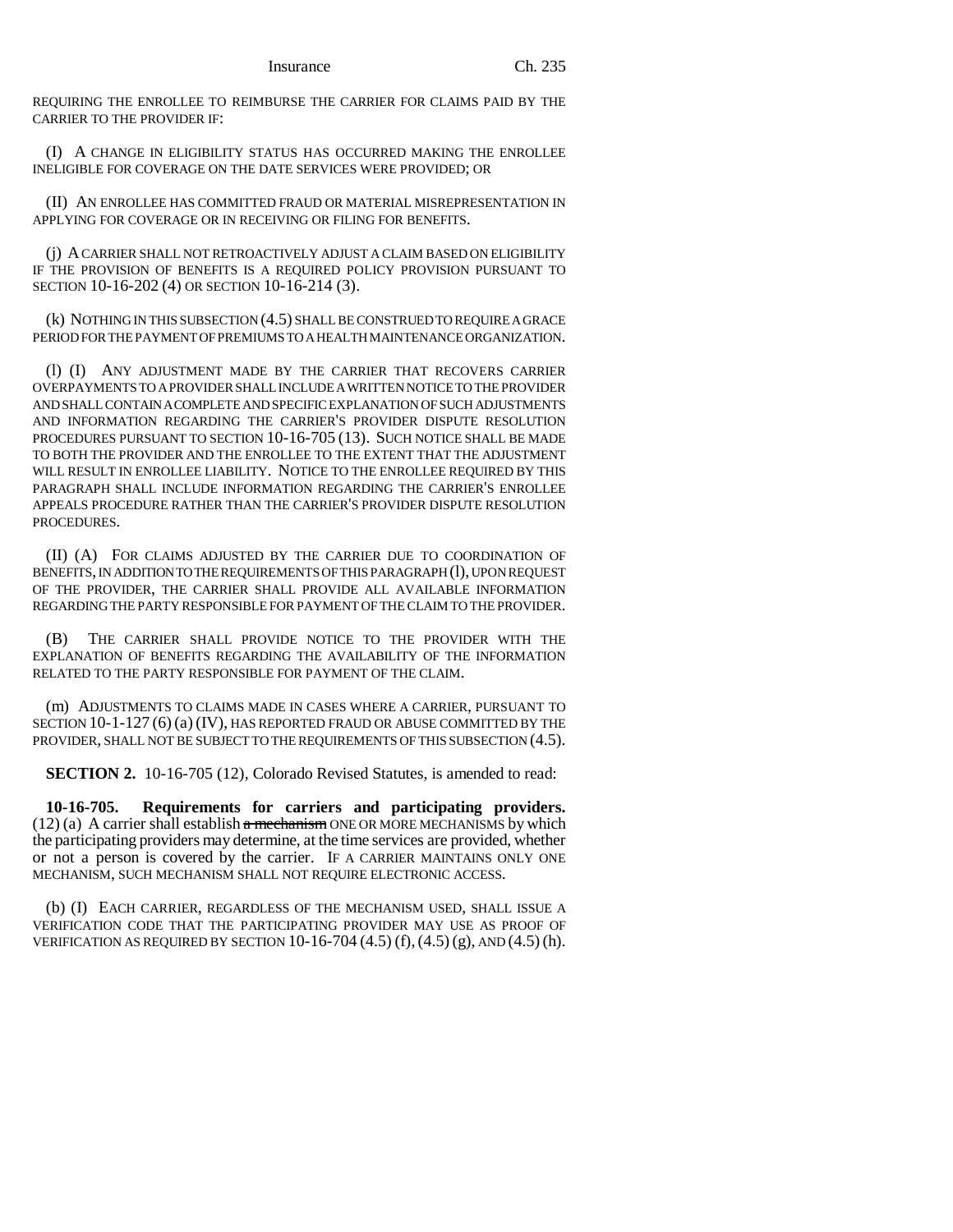### Ch. 235 Insurance

(II) IN LIEU OF THE REQUIREMENTS OF THIS PARAGRAPH (b), FOR THE PURPOSES OF VERIFYING THE CARRIER'S COMMUNICATION TO THE PROVIDER PURSUANT TO SECTION  $10-16-704(4.5)(g)$  OR  $(4.5)(h)$ , A CARRIER MAY SUBMIT WRITTEN CONFIRMATION TO A PROVIDER WITHIN TWO BUSINESS DAYS.

(III) IF A CARRIER PROVIDES ELECTRONIC ACCESS AS A MECHANISM TO VERIFY COVERAGE, THE CARRIER MAY, IN LIEU OF THE REQUIREMENT TO ISSUE A VERIFICATION CODE THOUGH SUCH MECHANISM, ACCEPT AS PROOF OF VERIFICATION A DATED SCREEN PRINT FROM THE CARRIER'S ELECTRONIC VERIFICATION MECHANISM DEMONSTRATING THAT THE MEMBER IS ELIGIBLE PURSUANT TO SECTION 10-16-704 (4.5)(g) OR THAT THE CARRIER IS NOT REQUIRED TO PAY FOR SERVICES PURSUANT TO SECTION 10-16-704 (4.5) (h).

(c) IN LIEU OF THE REQUIREMENTS OF PARAGRAPH (b) OF THIS SUBSECTION (12), A CARRIER MAY INSTITUTE A POLICY PROVIDING THAT ADJUSTMENTS TO CLAIMS RELATED TO ELIGIBILITY WILL BE MADE ONLY IF THE CARRIER CAN DEMONSTRATE THAT THE MEMBER DID NOT APPEAR AS ELIGIBLE ON ANY OF THE CARRIER'S VERIFICATION MECHANISMS ON THE DATE OF SERVICE.

(d) A CARRIER SHALL NOTIFY PARTICIPATING PROVIDERS OF THE MECHANISMS AVAILABLE TO VERIFY ELIGIBILITY AND THE CARRIER'S INTENT WITH RESPECT TO THE REQUIREMENTS OF PARAGRAPHS (a), (b), AND (c) OF THIS SUBSECTION (12).

**SECTION 3.** Part 1 of article 16 of title 10, Colorado Revised Statutes, is amended BY THE ADDITION OF A NEW SECTION to read:

**10-16-103.5. Payment of premiums - required term in contract.** (1) EVERY CONTRACT BETWEEN A CARRIER AND A POLICYHOLDER SHALL CONTAIN A PROVISION THAT REQUIRES A POLICYHOLDER TO PAY PREMIUMS:

(a) FOR EACH INDIVIDUAL COVERED UNDER THE POLICYHOLDER'S POLICY THROUGH THE DATE THAT THE POLICYHOLDER NOTIFIES THE CARRIER THAT THE INDIVIDUAL COVERED UNDER THE POLICY IS NO LONGER ELIGIBLE OR COVERED; OR

(b) THROUGH THE DATE THAT THE POLICYHOLDER NOTIFIES THE CARRIER THAT THE POLICYHOLDER NO LONGER INTENDS TO MAINTAIN COVERAGE FOR THE GROUP THROUGH THE CARRIER.

(2) PREMIUMS SHALL BE PAID ACCORDING TO THE PREMIUM PAYMENT PROVISIONS OF THE CONTRACT.

**SECTION 4.** 10-16-106.5 (6), Colorado Revised Statutes, is amended to read:

**10-16-106.5. Prompt payment of claims - legislative declaration.** (6) This section shall not prohibit a carrier from retroactively adjusting payment of a claim THAT IS NOT SUBJECT TO THE PROVISIONS OF SECTION 10-16-704, if:

(a) The policyholder notifies the carrier of a change in eligibility of an individual; and

(b) The adjustment is made within thirty days after the carrier's receipt of such